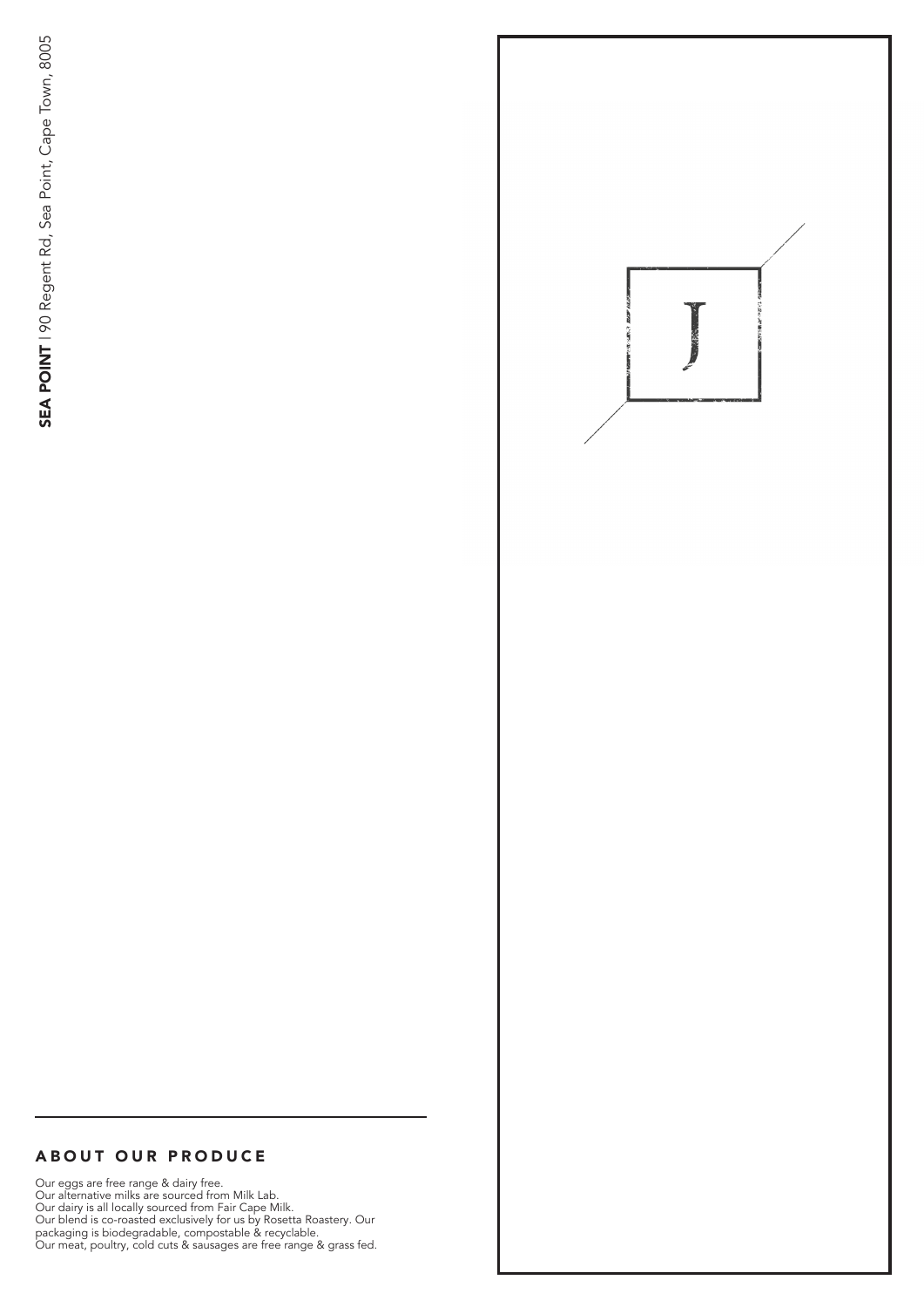## *LIGHT*

HOT OATS (75) steel cut oats, whole milk, crushed mixed nuts & berry compote

BIRCHER (95) steel cut oats, cinnamon, yoghurt, tumeric & ginger poached pear, strawberries & coconut

SUPERFOOD SMOOTHIE BOWL (95) mixed berries, banana, goji berries, chia seeds, almond milk, seed mix & granola

YOGHURT & GRANOLA (105) seasonal fruit, vanilla mint yoghurt & house granola

### *EGGS & SIDES*

EGGS & TOAST (50) poached, fried, scrambled or omelette

CARNI (135) eggs as you like, bacon, sausage, mushrooms, baked beans & toast

VEGGIE (125) eggs as you like, spinach, roast tomato, mushrooms, baked beans, halloumi & toast

MEXICAN EGG WHITE OMELETTE (135) tomato coriander salsa, beans, roasted corn, jalapeños & avo

CALI OMELETTE (110) red onion, peppers, feta, olives, cherry tomatoes, potato & rocket

AUSSIE SCRAMBLED EGGS (85) chilli, chives, feta, spring onion & sourdough

AVO - 35 CHORIZO - 50 DANISH FETA - 30 SAUTÉED SPINACH - 25 SPICY BAKED BEANS - 35 GRILLED HALLOUMI - 38

BEEF MINCE - 45 STREAKY BACON - 38 BREAKFAST SAUSAGE - 40 SMOKED SALMON TROUT - 58 BUTTER THYME MUSHROOMS - 40 HOUSE MADE HASH BROWNS - 35

#### *BENEDICTS*

BACON (120) SALMON (135) SPINACH & MUSHROOM (110)

ROYALE (155) salmon cream cheese roulade, avo, asparagus & lemon hollandaise

MEXICAN (125) spicy baked beans, guac, chorizo, cherry tomato & chipotle hollandaise

REUBEN (145) pastrami, sauerkraut, pickles, cheese croquettes & wholegrain mustard hollandaise

FRIED CHICKEN (145) buttermilk fried chicken, pickles & hot sauce hollandaise

# *JARRYDS FAVOURITES*

MUSHROOMS ON TOAST (135) roasted brown mushroom, mushroom ragout, brioche, chimichurri, rocket parmesan salad & poached egg

QUINOA BOWL (125) chilli broccoli, herbed quinoa, halloumi, crispy kale, avo, za'atar & poached eggs

**TURKISH EGGS (125)**<br>labneh, dukkah, red & green pesto, hummus, chopped salad,<br>pita & chilli butter fried eggs

SALMON ROSTI (145) potato rosti, zucchini, avo, smoked salmon, capers, basil creme & poached eggs

BACON POTATO CAKE (115) spring onion potato cake, mushroom ragout & poached eggs

SMASHED AVO (115) beetroot purée, tomato, feta, pepitas & pesto

BACON & EGG BUN (80/115) bacon, emmental, chilli mayo & fried egg

#### BREAKFAST BRUSCHETTA (140)

bacon, avo salsa, pesto, balsamic reduction, sourdough & poached eggs HUEVOS RANCHEROS (130)

spicy tomato sauce, beans, queso fresco, crispy tortilla, tomato coriander salsa, avo & fried eggs

SHAKSHOUKA (110) spicy tomato sauce, feta, eggs, za'atar crouts & coriander yoghurt *\*\*\* please allow extra time to prepare this dish \*\*\**

# *SALADS*

CAESAR SALAD (105) cos lettuce, croutons, parmesan, anchovies & boiled egg

GRILLED CHICKEN SALAD (130) peri-peri chicken, gem lettuce, avo, cucumber, tomato, red onion & feta

MEDITERRANEAN BOWL (125) sumac chicken, hummus, tzatziki, chopped salad, olives, feta & pita

SUPERFOOD SALAD (115) avo, carrot, spinach, rocket, chimichurri quinoa, almonds, black sesame, parmesan & spring onion

FATTOUSH BOWL (95) halloumi, lettuce, cabbage, onions, tomato, cucumber, radish, hummus & pita crisps

> *+ marinated grilled chicken (45) + grilled halloumi (38) + streaky bacon (38)*

#### *BURGERS*

*served with a choice of fries or salad*

BREAKFAST BURGER (135) beef patty, bacon, emmental, jalapeño relish, chilli mayo, onion rings & fried egg

OLD SCHOOL CHEESEBURGER (125) smashed beef patty, cheddar, onions, pickles, ketchup & mustard

FRIED CHICKEN BURGER (125) buttermilk fried chicken, iceberg, tomato, onion & mayo

BONDI BURGER (120) grilled chicken breast, chilli, cheddar, iceberg & mayo

VEGGIE BURGER (115) halloumi, mushroom, spinach, beetroot & dill aioli

## *BAGELS & BREAD*

BREAKFAST BAGEL (70) scrambled egg, tomato, rocket & scallion schmeer *\* add smoked salmon trout (58)*

CLUB SANDWICH (125) chicken mayo, bacon, lettuce, tomato, boiled egg, russian dressing & fries

CHICKEN MAYO BAGEL (85) pickles, red onion & chives

REUBEN SANDWICH (105) pastrami, sauerkraut, emmental, dill pickle & russian dressing

CHICKEN SCHNITZEL BAGEL (98) emmental, shredded lettuce & chilli mayo

SMOKED SALMON BAGEL (105) scallion schmeer, red onion, capers & rocket

CLASSIC CHICKEN WRAP (115) buttermilk fried chicken, avo, lettuce, tomato, red onion, fries & lemon black pepper mayo

## *SWEETS*

BANANA BREAD (75) espresso butter, strawberry & mint

BRIOCHE FRENCH TOAST (120) lemon ricotta, berry compote & pecan nut praline

CLASSIC PANCAKE STACK (115) vanilla creme, brûlée banana, caramel popcorn, maple syrup, strawberries & ice cream

LOTUS PANCAKE STACK (145) biscoff spread, lotus biscuits, cheesecake mousse, vanilla bean, ice cream, strawberries & citrus